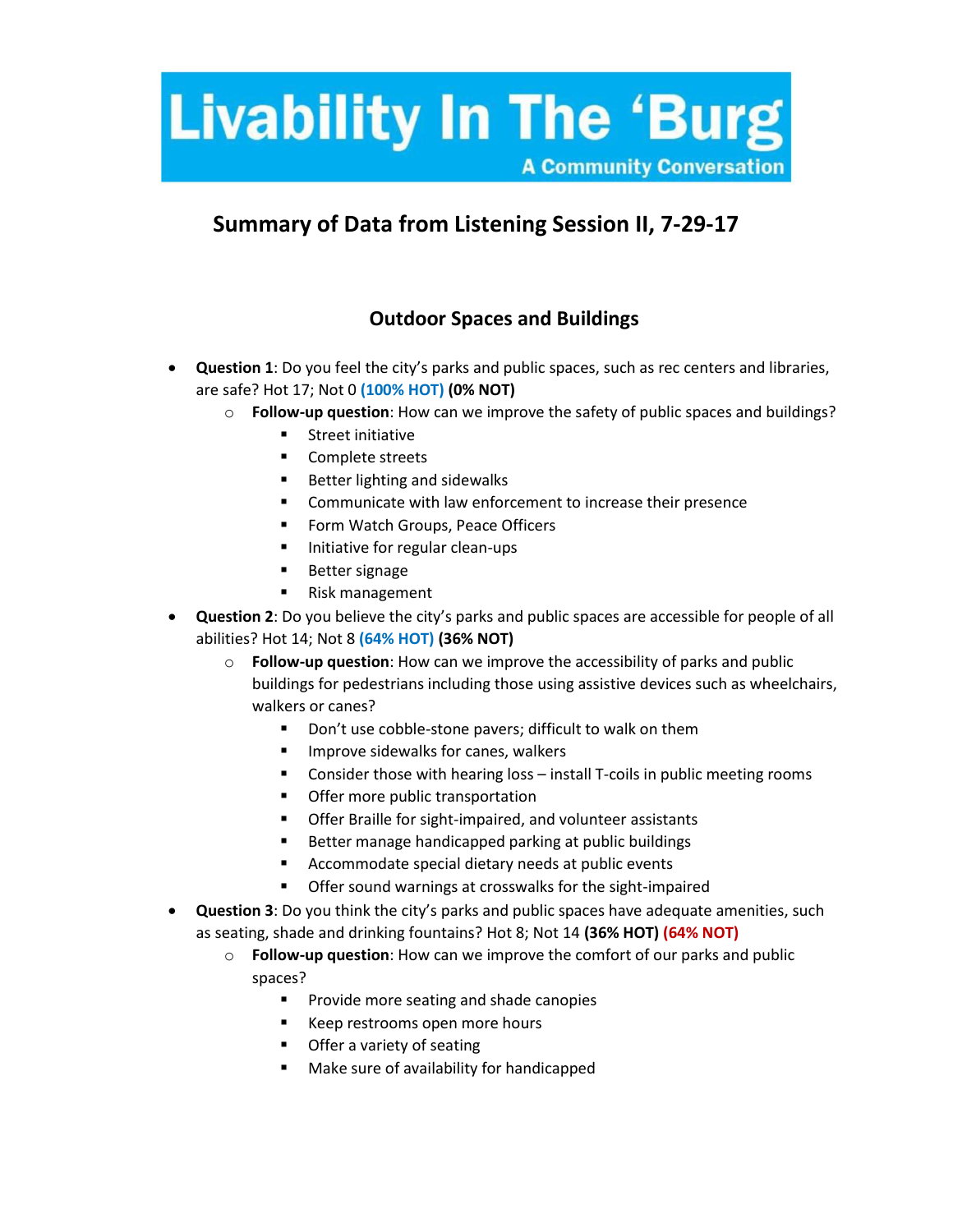## **Health Services and Supports**

- **Question 1**: Do you feel the city provides adequate opportunities to achieve and sustain a healthy, active lifestyle? Hot14; Not 8 **(64% HOT) (36% NOT)**
	- o **Follow-up question**: How can we better support a healthy, active lifestyle?
		- **Build relationships with mobile doctors**
		- **Partner with the community**
		- **•** Offer health fairs
		- Expand the view of wellness, i.e., mental health issues
		- **Better public transportation to health facilities**
		- **IMPROVE COMMUNICATION ON What resources we have**
- **Question 2**: Does the city have a good variety of medical professionals, facilities and inhome service providers? Hot 6; Not 13 **(32% HOT) (68% NOT)**
	- o **Follow up question**: How can we improve health care delivery options in the city?
		- **IMPROVE COMMUNICATION ON What we have**
		- **•** Offer financial assistance to those who need it
		- $\blacksquare$  Provide services where people are
		- **Offer universal health care**
		- Centralize health care
- **Question 3**: Do you believe that your home and community can support your independence as you age? Hot 11; Not 9 **(58% HOT) (47% NOT)**
	- o **Follow-up question**: How can we improve our homes and community to help sustain independence?
		- Better transportation
		- **EXED:** Afford able housing and affordable repairs
		- **Renovation help**
		- **Infrastructure foor caring/support**
		- **Provide a fund to help people stay in homes if neighborhood gentrifies**
		- Adjust land use policies to support more mixed use
		- **Offer different services in each area.**

## **Respect and Social Inclusion**

- **Question 1**: Do you feel the wants, needs and opinions of people of all ages are welcomed and valued throughout the city? Hot 7; Not 14 **(33% HOT) (67% NOT)**
	- o **Follow-up question**: How can we facilitate more inclusiveness for people of all ages?
		- **•** Offer more reasons to come together
		- **Promote more events, with themes**
		- **Make age-friendly, include faith-based orgs**
		- **Bring older and younger generations together**
		- **Make planning of events intergenerational**
- **Question 2**: Do you feel there are intergenerational activities for all ages within the city? Hot 1; Not 18 **(5% HOT) (95% NOT)**
	- o **Follow up question**: What types of intergenerational activities interest you most or do you wish to experience more of?
		- Have older persons serve as mentors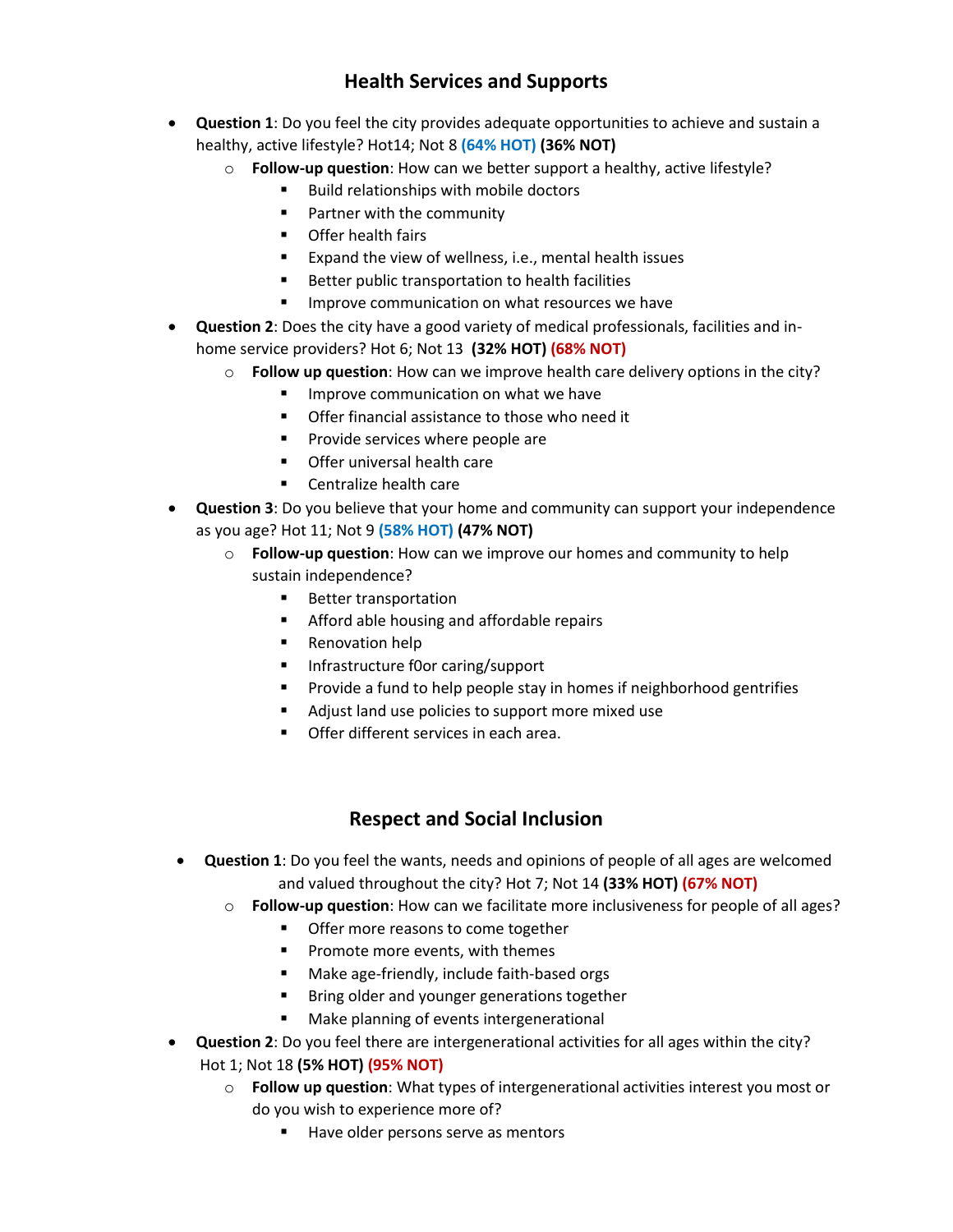- **Offer skill exchange programs**
- **Competitive games, quizzes, educational activities**
- Story-telling in the libraries
- **E** Community gardening
- **Skills Banks centers**
- **Inter-generational outings, outdoor activities**
- **Inter-neighborhood outings**

## **Civic Participation and Employment**

- **Question 1**: Do you feel there are flexible job opportunities for people of all ages? Hot 1; Not 21 **(5% HOT) (95% NOT)**
	- o **Follow-up question**: How can we better support and encourage more job opportunities for all ages?
		- **Employer contribute to pay for training**
		- **Hold more job fairs**
		- **Provide city block grants for training**
		- **Show value of changing mindset about hiring older workers**
		- **Job flexibility**
		- **Best practices**
- **Question 2**: Does job-related training exist within St. Petersburg?

#### Hot 13; Not 1 **(93% HOT) (7% NOT)**

- o Follow-up question: What kinds of job-related training need to be available here?
- o **No comments**
- **Question 3**: Do you feel that people of all ages are welcomed to participate in the deliberations of decision-making bodies, such as community councils and/or committees?

#### H 9; Not 13 **(41% HOT) (59% NOT)**

- $\circ$  Follow-up question: How can the city encourage greater civic participation from citizens of all ages?
	- **Better communications; better notification**
	- Field trips to City Council meetings
	- Views should be acknowledged
	- **•** Open to all ages
	- Open advertisement radio, TV
	- **Civics education in the schools**

## **Housing**

- **Question 1**: Do you feel that the city offers a diverse array of affordable housing options? Hot 0; Not 19 **(0% HOT) (100% NOT)**
	- o **Follow-up question**: How can the city better support housing options and affordability for people as they age?
		- **Partner with developers at state, county and local level to encourage smaller** housing communities
		- **Develop/encourage affordable housing**
		- **IMPROVE affordability for ALL**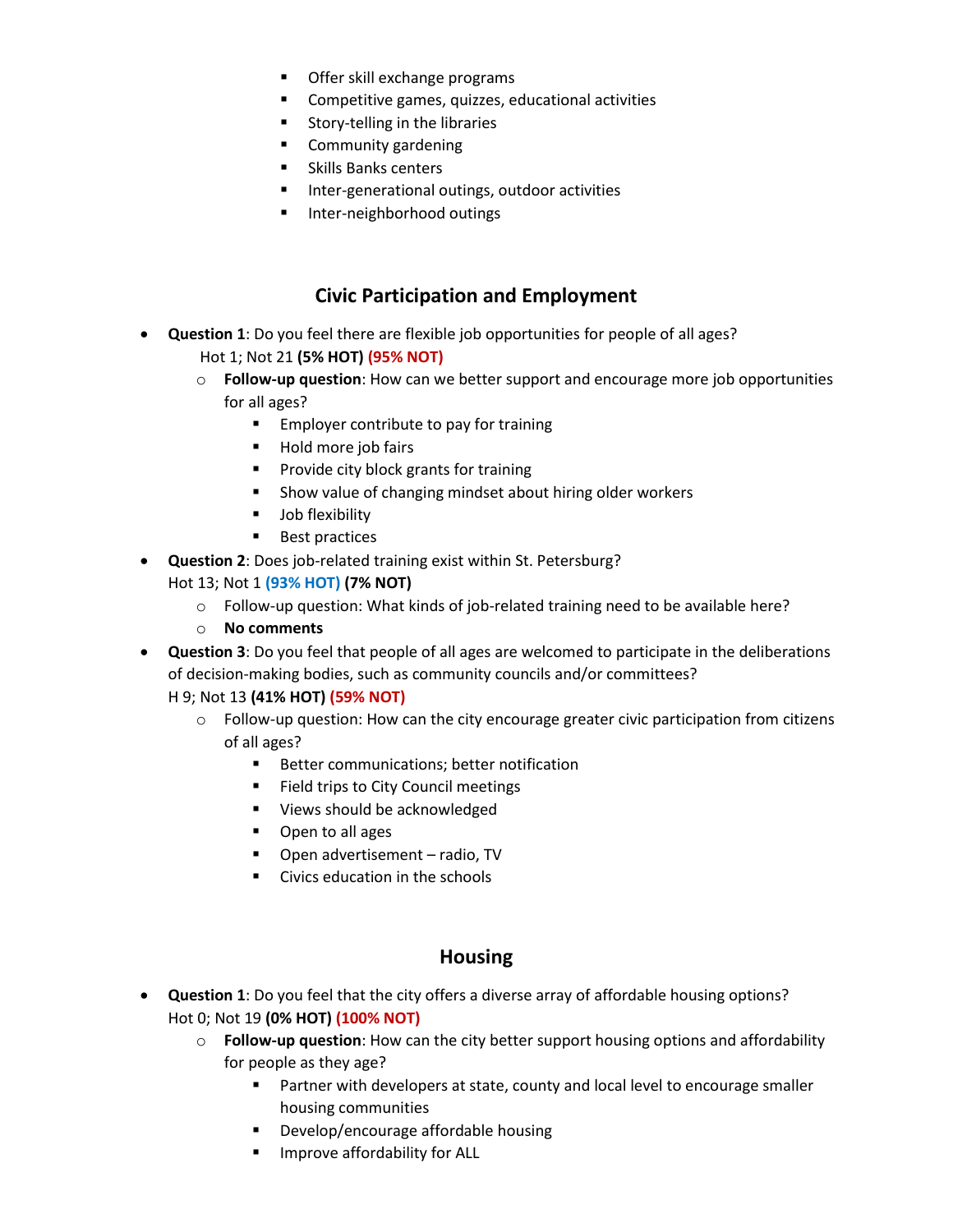- Build duplexes, triplexes for various housing arrangements
- **•** Offer developers funding options to build more affordable units
- Seek federal grants for senior housing
- **Question 2**: Do you believe your neighborhood is safe? Hot 15; Not 1 **(94% HOT) (6% NOT)**
	- o **Follow-up question**: How can we make our neighborhoods safer?
		- Build strong neighborhood associations
		- **Green**
		- Zoning requirements that facilitate public engagement
		- **Better lighting**
		- C0ommunity awareness forums with city agencies such as law enforcement
		- **Put police officers on foot and bikes to increase visibility**
- **Question 3**: Regarding accessibility, do you anticipate that your home will need to be modified to meet your needs as you age? Hot 7; Not 11 **(39% HOT) (61% NOT)**
	- $\circ$  Follow-up question: What resources could help you live independently in your home as you age?
		- **EXEC** Certified Aging in Place professionals
		- **Adaptability funding/tax credits**
		- **In-home supportive services**
		- AARP home fit program
		- **Federal grant program**
		- Resources for renters
		- Communicating resources to all
		- **IMPROVEMENT IN PROTECTION OF SENIOR FEATURE I**
		- Advocates for seniors against fraud, taxes, renting
		- More funding for people who need modifications

## **Communication and Information**

- **Question 1**: Do you feel well-informed about events and entertainment in St. Petersburg? Hot 14; Not 1 **(93% HOT) (7% NOT)**
	- o **Follow**-**up question:** What mode of communication do you prefer to learn about what is happening in St. Pete?
		- **Internet**
		- **Facebook, Twitter**
		- **Direct email**
		- **Texting**
		- **Flyers**
		- **Newspaper**
		- Radio
		- **E** Community Newspapers
		- TV
		- Mail
		- Water bills
		- **Library**
		- **Faith communities**
- **Question 2:** Do you believe you are well-informed about public and private resources and services in St. Petersburg? Hot 2; Not 17 **(11% HOT) (89% NOT)**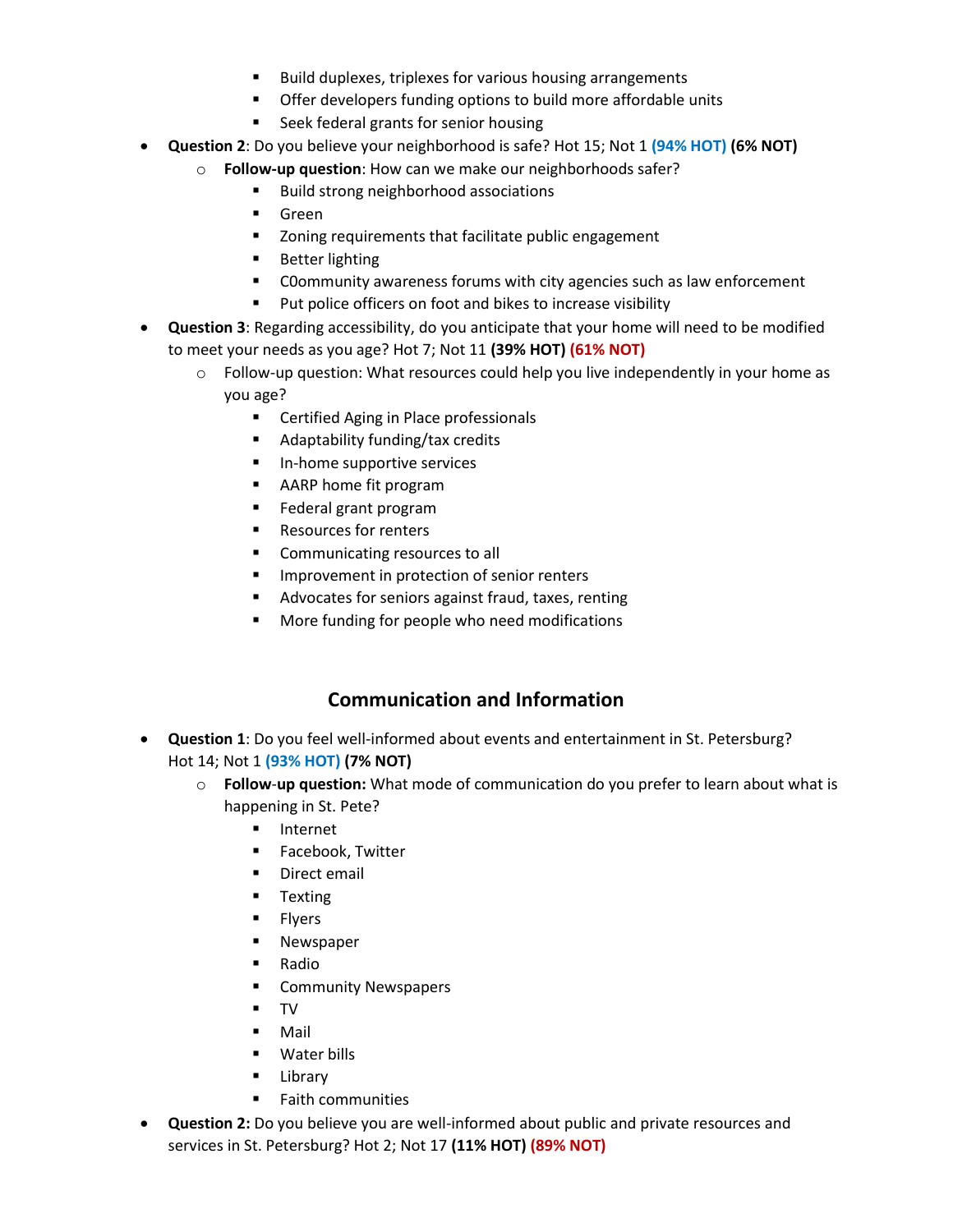- o **Follow-up question**: What would help you stay better informed?
	- More trained Advocates
	- Phone banks
	- **Clearing house/one-stop**
- **Question 3**: Do you use the internet by yourself or with the help of others to research and locate community services when you need them? Hot 18; Not 0 **(100% HOT) (0% NOT)**
	- o **Follow-up Question**: What resources would help you access and use the internet more effectively?
		- **Filter** Free community workshops (AARP)

### **Transportation**

- **Question 1**: In your opinion, does the city have adequate transportation options for those who do not drive? Hot 0; Not 19 **(0% HOT) (100% NOT)**
	- o **Follow-up question**: What transportation options would you like to see expanded or developed?
		- **Later bus operating hours**
		- **Volunteers to drive others**
		- More local bus connections to express buses
		- **Increased frequency of bus runs**
		- Better route development include users in designing routes
		- Transportation co-ops church buses sit empty except on Sundays
		- Targeted hyper-local electric taxis
		- **Shower stations for bikers**
		- **Prioritize fixing potholes**
		- Have Transit Board members ride the buses
- **Question 2**: Do you feel that the city is safe for pedestrians and bicyclists? Hot 1; Not 18 **(5% HOT) (95% NOT)**
	- o **Follow-up question**: How can we make St. Pete safer for pedestrians and bicyclists?
		- Better enforcement of speed limits, in neighbo0ds and main streets
			- Cross walks should be more visible
			- Time lights to wheelchair users
			- More speed bumps in residential areas
				- o Alternative strategies for those with chronic pain
			- Design for safety to make it ways to stay at or under speed limit
			- Better signage at crossings
- **Question 3:** Are the current transportation options available in St. Pete accessible to you? Hot 8; Not 9 **(47% HOT) (53% NOT)**
	- o **Follow-up question**: How can we increase transportation accessibility for when we need it?
		- Make them more efficient, comfortable, frequent
		- **Better communication to inform residents of schedules**
		- Route maps back on buses
		- **EXECT** Create shower networks
		- **Better leadership**
		- **People don't know about DART or how to process paperwork to use it**
		- Calculating externals/costs/Big Picture